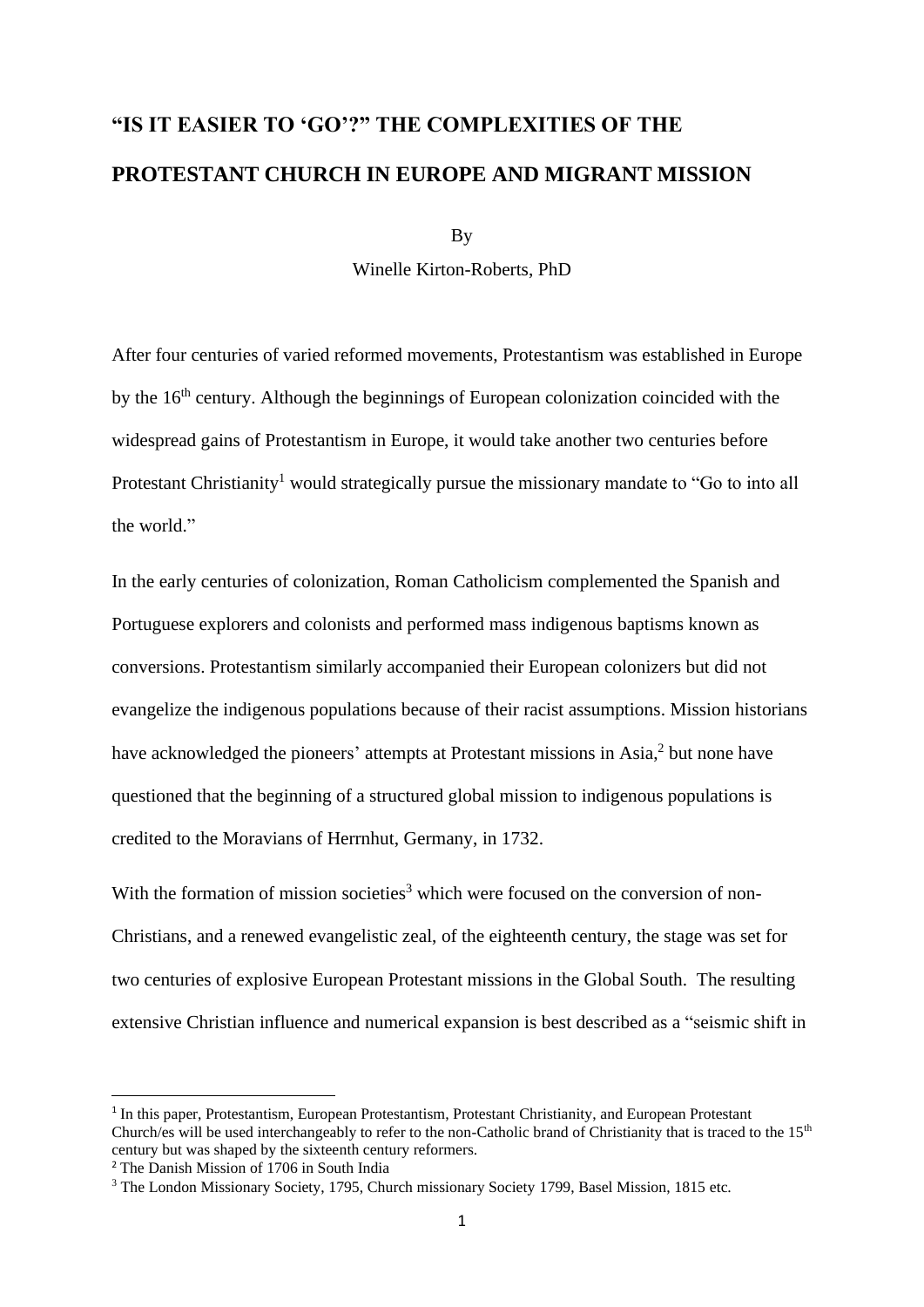world Christian Identity" (Encyclopedia of Global Christianity, xvii)." Because Protestant Christian missions were wholesome in nature and included education, healthcare, and social services, they were needed and valued in the Global South.

By the middle of the twentieth century, the emerging nationalism, independence, and selfdetermination in the Global South had provoked a review and critical analysis of European Protestant missions. Not only did the recipients of mission identify the imperfections and injuries of Protestantism, but they have re-claimed ownership of a pre-Europeanized Christianity that began in the Global South. <sup>4</sup> Furthermore the records of history have revealed Protestantism as a racist structure that perpetuated oppression, manipulation, and exploitation. Protestant Christianity had succeeded in instilling cultural inferiority and selfnegation. 5

While the physical presence of Europeans, including missionaries, may have decreased, in recent decades, in the Global South, the legacy is unerasable. There has been a plethora of scholarly reasons for the fortitude of Christianity in the Global South. European Christians are not hesitant to opine that Churches in the Global South are growing primarily because the people are yet poor, uneducated, unhealthy and for some even uncivilized. Contrastingly, the limited local missions in Europe and the shrinking membership in the Churches, is attributed to the unrestricted access that people have to resources to meet human needs. As such, this reduces and even eliminates the need for the Christian gospel and evangelization in Europe. This, for the Europeans is a reality, but is not necessarily considered a failure.

This general European outlook of global Christianity, in my opinion, is the at the core of persistent racist ideologies and practices. However, the changing trends in global mission

<sup>4</sup> See Roots of Color in Christianity by Timothy Welch, (ECGS)

<sup>5</sup> Overcoming Self-Negation: The Church and Junkanoo in Contemporary Bahamian Society by Carlton Turner (Pickwick Publications, 2020)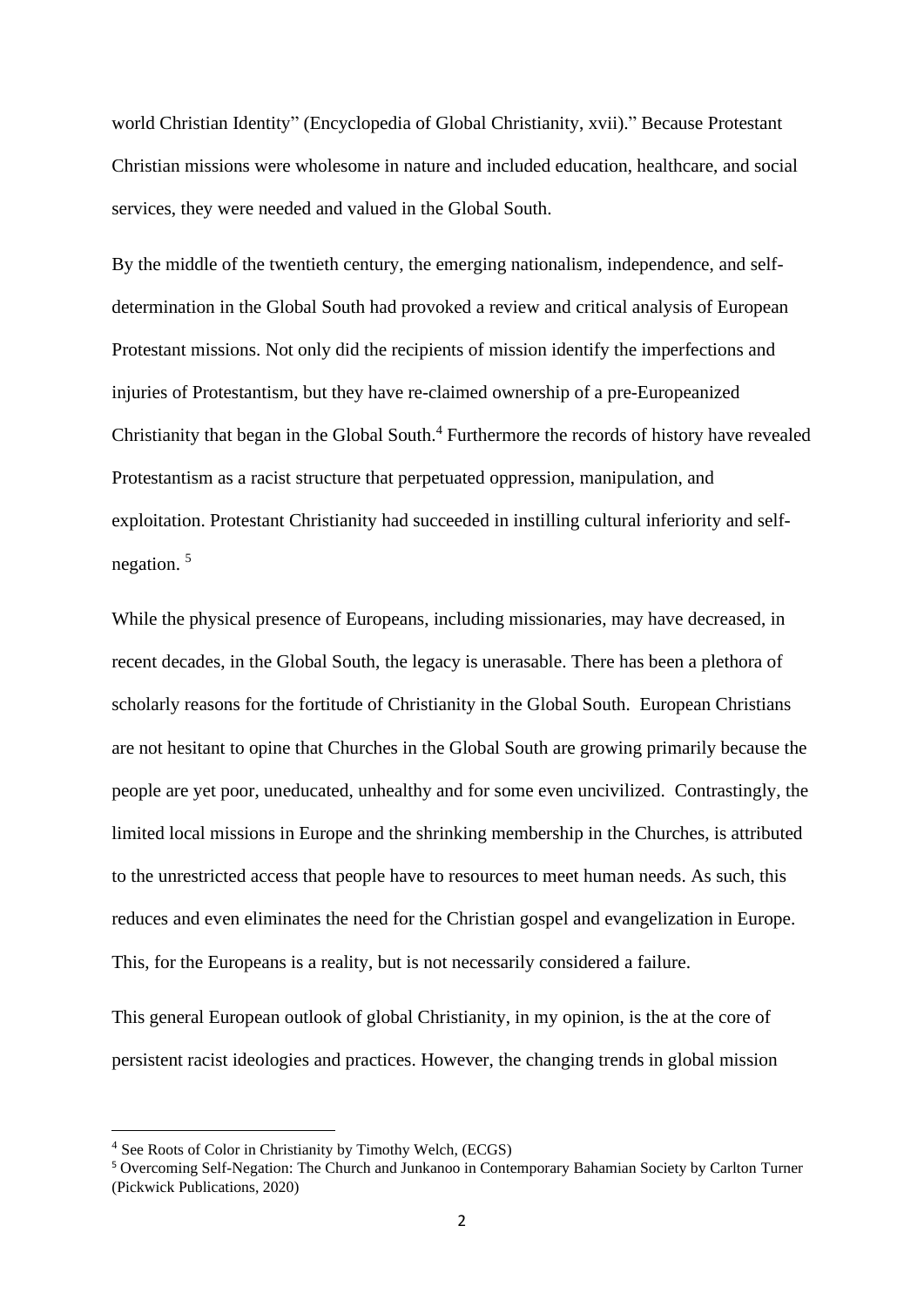with the growing migration to Europe has made inescapable the conversation on Protestant Christianity and the multi-cultural, multi-racial Church of God. The presence of migrant<sup>6</sup> Christians in Europe has created complexities that are yet evolving between the once "sending Churches" and the "receiving missions." In reflection on this I will limit this multilayered discussion as follows:

- 1. Migrant: Too numerous and too powerful
- 2. Europe: Less abroad more at home
- 3. The Church: The Welcomed Stranger?
- 4. What good is faith?

#### *Migrants: "Too numerous and too powerful"*

Migrant Christianity is not new. The early Christians migrated across continents and most notably European Christians migrated to the Americas. However, in recent decades, the migration of Christians from the Global South to Europe has been rapid, visible, and viable.

There is no exact date for the start of migrants in Europe, but according to Benjamin Simon, by the eighteenth century, "it became fashionable amongst the Prussian nobility to buy African children (Simon, So in Christ, 50)." Migration in different forms continued throughout Europe but from the 1950s migration began in earnest for varied reasons. The European community has signed on to several migrant treaties but has also experienced a growing nationalism that provided challenges for the migrant in general and migrant Christians, specifically.<sup>7</sup>

To begin with, migrants, even in the context of the Christian Church, are often painted with one belittling brush. The image of the needy and the dependency syndrome of the Global

<sup>6</sup> Migrant/s will be used in this paper to identify those who move from place to another to live. Like diaspora the term migrant has been receiving much pushback from those who have become naturalized citizens and descendants of migrants. It is believed that the term is intentionally used to create racial divide even in the Church.

<sup>7</sup> See "Being Black in the EU Second European Union Minorities and Discrimination Survey (FRA, 2019)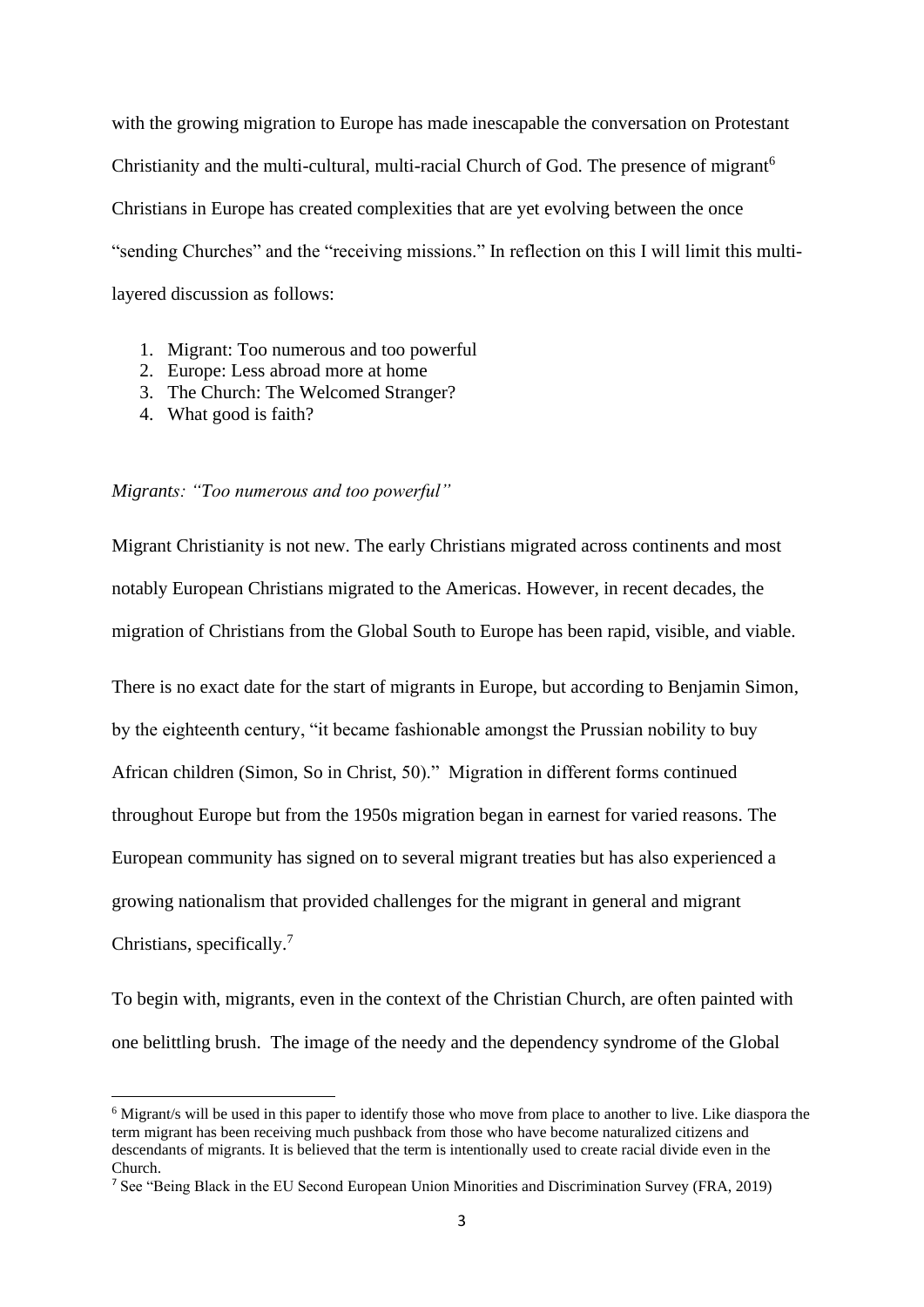South is often at the fore of the European mind. Therefore the possibility of an equally qualified, experienced, and competent migrant does not come over an immediate consideration.

In their work, *Mapping Migration*, *Mapping Churches' Responses in Europe***,** Jackson and Passarelli give definition to the complex nomenclature of migrants. Ranging from the asylum seeker to the naturalized citizen, they named 15 categories of migrants. <sup>8</sup> Though the distinctions are clear theoretically, according to Jackson and Passarelli, it is not "obvious nor evident" which category a particular migrant belongs. Most likely, migrants move through several phases of migration and are sacrificially committed to do so.

These recent figures point out that migrants and Christian migrants have etched out a relatively sizable space in Europe.

|                               | <b>GERMANY</b> | <b>SWITZERLAND</b> | <b>NETHERLANDS</b> | <b>UNITED</b><br><b>KINGDOM</b> |
|-------------------------------|----------------|--------------------|--------------------|---------------------------------|
| <b>Population</b>             | 83 73 8900     | 8 654 600          | 17 1349 00         | 67 886 000                      |
| <b>Migrant</b>                | 15 762 457     | 2 491 249          | 2 3 5 8 3 3 3 3    | 9 359 587                       |
| <b>Christians</b>             | 54 980 405     | 6 300 460          | 6740739            | 45 386 218                      |
| <b>Protestant</b><br>migrants | 1 370 000      | 300 000            | 230 000            | 1 135 000                       |

Migration in Europe 2020

Mapping Migrations

As European Protestantism reckons with its own diminishing numbers, the numerical growth among non-European Christians in Europe has gradually given the migrants both voice and vote. There are clearly differences in focus and vision in the expression of the Christian faith

<sup>8</sup> Refugee, Asylum Seeker, internally displaced persons, Economic migrant, Highly skilled and Business migrants, Temporary Labor Migrants, Guest Workers, Seasonal Workers, Irregular migrants, Family Reunification, Citizen, Long-term resident, Transnational migrants, Diaspora, Third country nationals. Mapping Migration, 11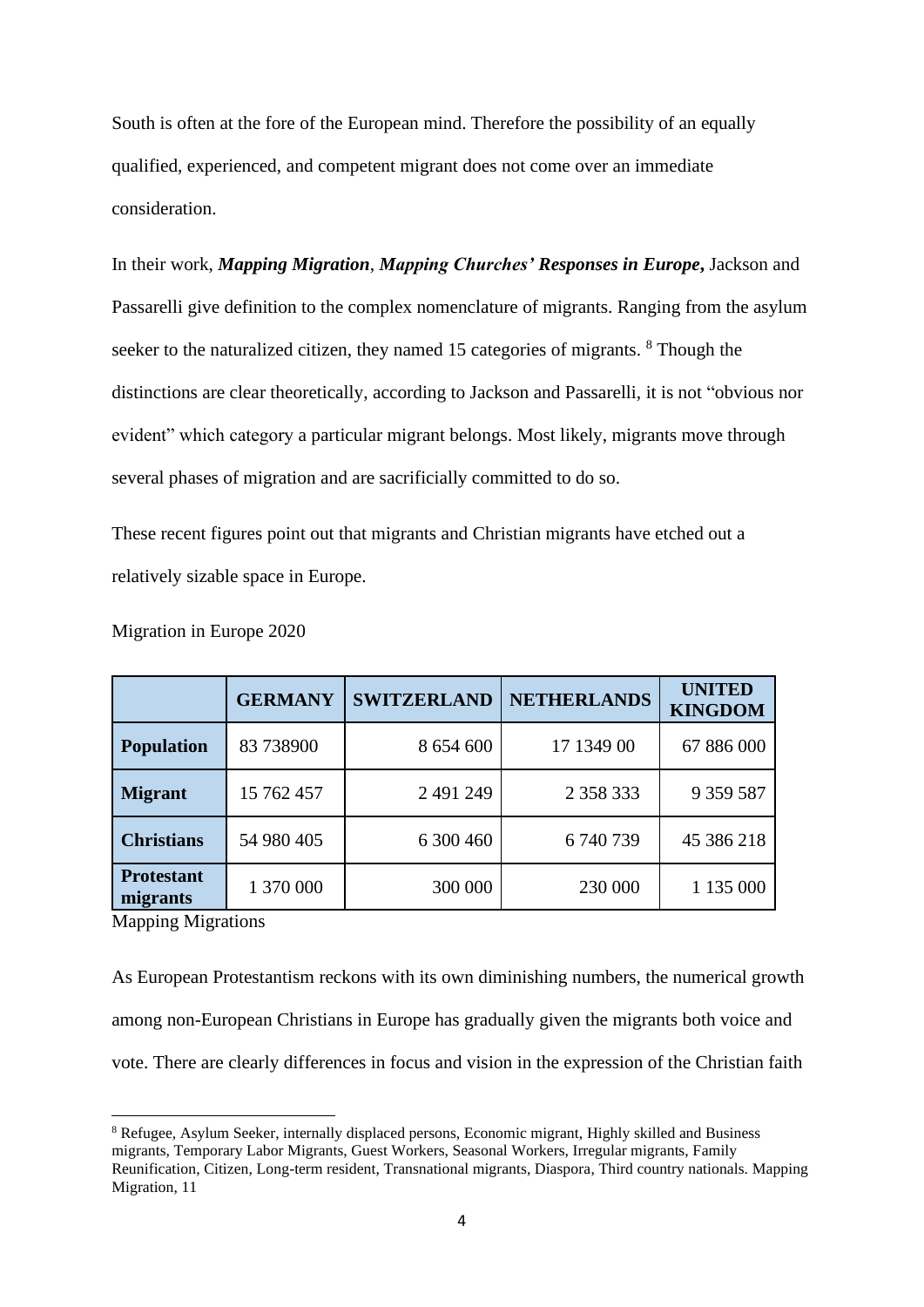between the migrants and Europeans. The more liberal leaning agenda of the Europeans has been contested by the more conservative leaning migrant Christians. The search for a Christian response which does not disrupt Christian unity is neither simple nor easy. The migrant Christians have become too numerous and too powerful to overlook. This is a complexity.

#### *Europe: Less Abroad, More at Home*

As early as the 1840s the European Protestant Churches have been appealing to the mission churches to move towards self-autonomy and independence. This appeal was made based on depleting financial and human resources in Europe and the fact that Christianity had been present for more than a century in some countries. The story that has not been sufficiently researched or told was how European Protestantism had redirected its funding and staffing in support of the European diaspora throughout Europe.

Pockets of European Protestant migrants across Europe were sought out, cared for, and supported by the general Church fund. Preserving the pristine characteristics of European Protestantism may have already been more of a focus of the Protestant Church in the nineteenth century than whether the mission Churches were ready or able to be autonomous.

Reprimanded to "grow up" by the Europeans, former colonies and Christian churches alike have mostly become independent. Through several mission bodies and ecumenical communities, the concept of mission as a "one way street" has been changed to selfgoverning, self-propagating, and self-supporting. In response, the Protestant Churches in the Global South have shown much resilience in building up their communities but, to this day, they are no way close to sustainable development.

Ironically, it was the twentieth century that there was the explosive expansion of Protestant Christianity, especially in Eastern Africa. But even after the training and leadership of native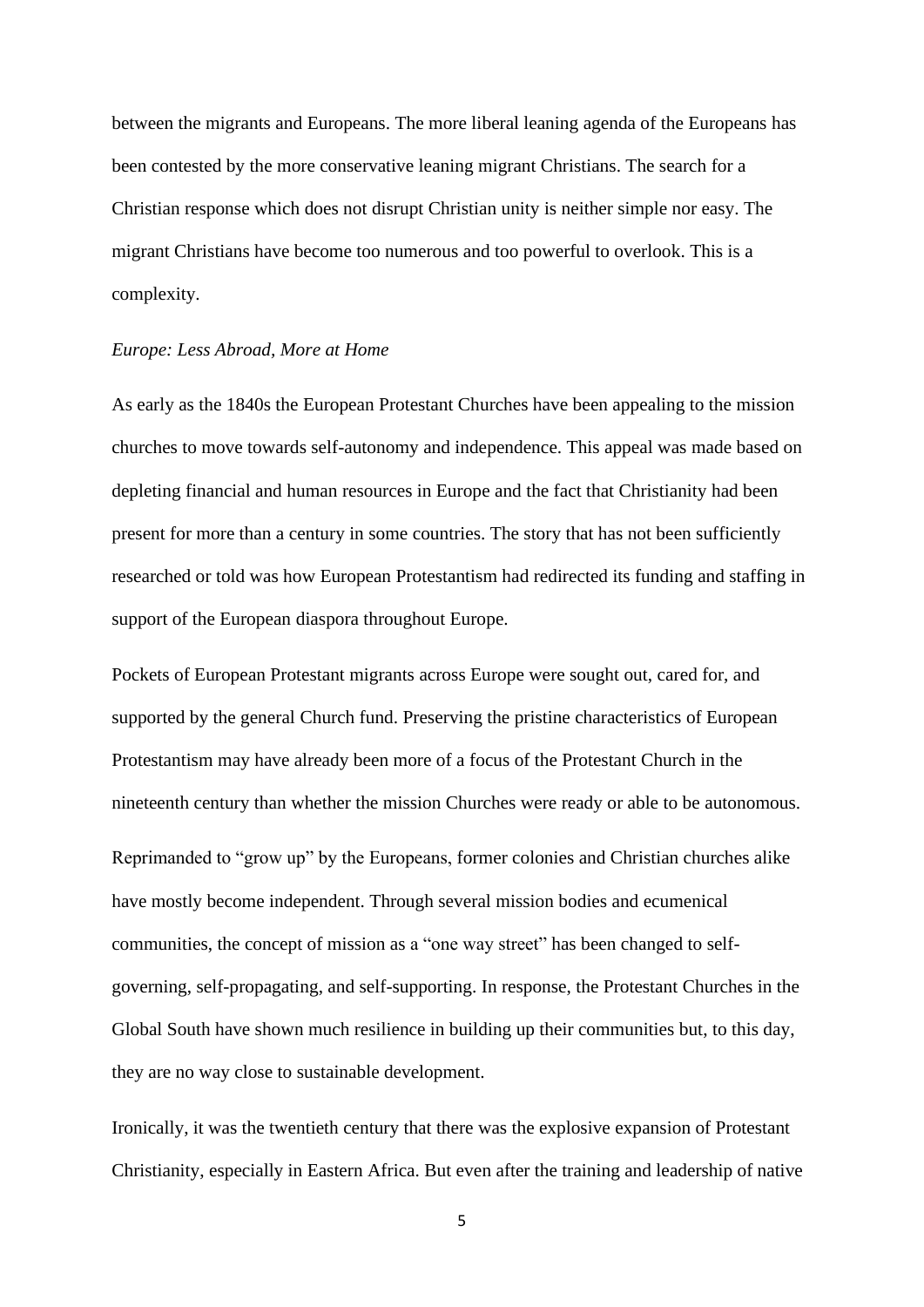Christian workers, and the assumption of administrative roles, there has remained a supervisory and financial dependence on European nations and the Americans.

After centuries of European exploitation, most nations in the Global South are only now recognizing that their natural resources were enriching European nations while impoverishing their peoples. It is now broadly taught and known that colonialism extrapolated wealth from the Global South and has retained economic prowess through unfair policies and immoral practices. The Protestant Churches had also taken advantage of the indigenous peoples to fund their mission organizations, create wealth and build churches in Europe.<sup>9</sup> In recent decades migrants have been exploited to rebuild cities destroyed after the second world war.

Colonialism and Protestant Christianity left a legacy of division, suspicion, unpreparedness, and corruption among the nations and Churches. Migration to Europe has also creat4ed discomfort and tensions (you've done your job-go back home).

Reparations, apologies, and compensations for such atrocities have been advocated by many groups and ecclesiastical undertakings like the Zacchaeus tax campaign. <sup>10</sup> When Protestant Churches in Europe continue to reduce their donations to the global pool, demand that the once mission churches contribute more, and struggle to justify support of migrant churches, from their accumulative resources, it begs the question of the equality and equity in the body of Christ (Acts 4:34). This is a complexity.

# *The Church: A welcomed Stranger?*

The initiative of the Churches' Commission for Migrants in Europe (CCME), founded in 1964 has challenged the European Church to a Christ-like response to the migrant

<sup>9</sup> For example, monies from plantations in the Caribbean were used to build Anglican Churches in England. <sup>10</sup> The Zaccheaus Tax Campaign is a part of the New International Financial and Economic Architecture initiative, a joint project of the Council for World Mission, Lutheran World Federation, World Communion of Reformed Churches and World Council of Churches.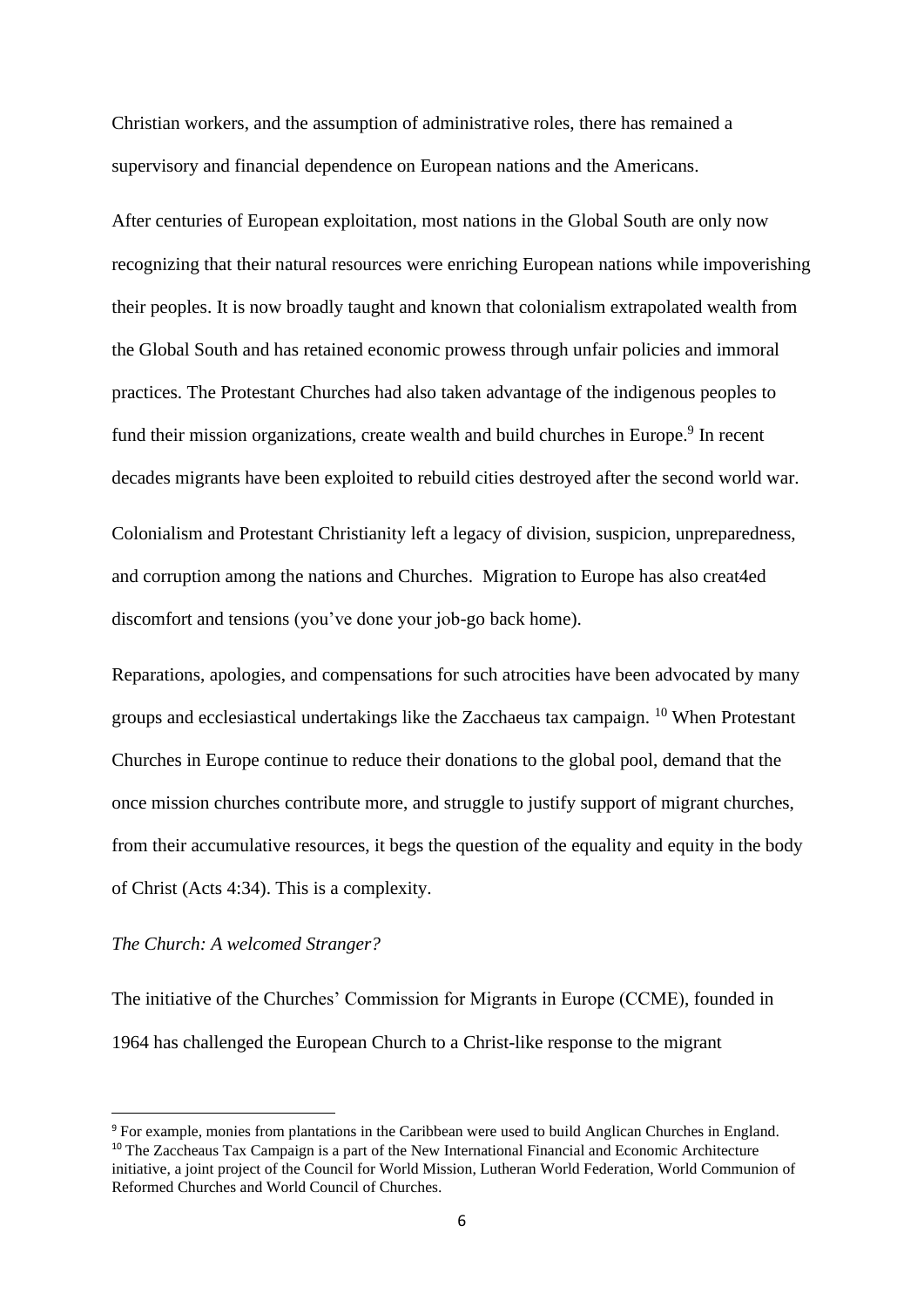community. By monitoring the European policies on migration, the CCME communicates its concerns to churches and related institutions. At the most recent General Assembly in 2017, CCME acknowledged that migration has changed "the ecclesial landscape of European countries" and "that closer cooperation with migrant or minority ethnic churches will be important (p.24)."

|                                                                          | <b>GERMANY</b> | <b>SWITZERLAND</b> | <b>NETHERLANDS</b> | <b>UNITED</b><br><b>KINGDOM</b> |
|--------------------------------------------------------------------------|----------------|--------------------|--------------------|---------------------------------|
| <b>Christianity</b>                                                      | 66.20%         | 73.70%             | 39%                | 68%                             |
| <b>Attending</b><br>monthly service                                      | 15.50%         | 12%                | 14.90%             | 11%                             |
| Percentage of<br>migrant<br>affiliated with<br>religious<br>organization | 12%            | 16%                | 8.70%              | 24.10%                          |
| Percentage of<br><b>Migrants</b><br>attending<br>religious services      | 3.60%          | 4.30%              | 2.30%              | 5.70%                           |

### Source: Mapping Migrations

The Migrants who settled into the European community have diverse cultural, social, and religious backgrounds. For those of Christian upbringing, it is not to be assumed, as the survey has shown, that they are active worshippers or have an interest in the institutionalized Church, although most would affirm a belief in God and Jesus Christ. In the context of a new land, the Church has been a place of hope for migrants. While ostracized form community the Church has been a place of welcome. At the same time, in some cases the Protestant Church has been unwelcoming and has continued to perpetuate racism and discrimination.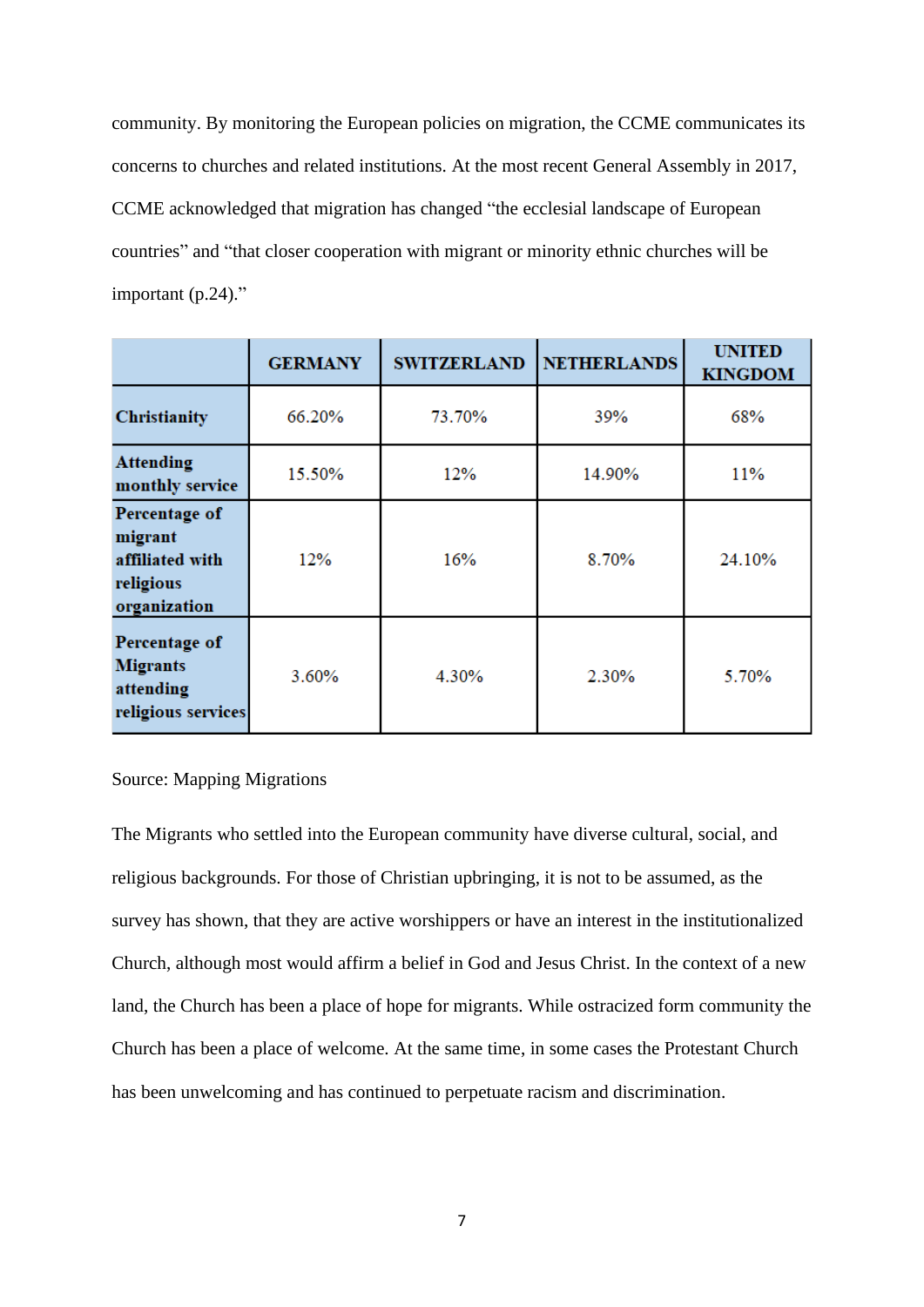As the migrants process the dynamics of general migration, they have received mixed responses from the same Christian community that brought the gospel. Some have affirmed warm hospitality, acceptance, and assistance. Others who may have experienced the "kind and loving" missionary who came to share the goodness, are baffled by the "cold and indifference," of the Church. Having welcomed the missionary as the stranger who shared a gospel of love, the migrant is not always welcomed as a stranger among the Christian community.

Some migrant Christians in Europe join churches that have historical longevity. Some join existing churches but also join fellowship meetings for people of their own nationality, culture, or language group. Some set up or join separate churches which meet the needs of other migrant Christians. Some of these newly formed churches belong to ecumenical bodies and networks, others do not. (The Church Towards a Common Vision: A Response, 6)

The Protestant migrants have found church homes in the context of Churches with which they are familiar. In cases where there has been intentional assimilation there has been a welcomed community and opportunities for participation and growth. Noteworthy is that aspirations to leadership or initiating specific ministries or projects have not been readily endorsed. There appears to be much comfort when the pastoral and key administrative leadership is white European or European American.

It is not uncommon for those who have a Protestant background to join non-denominational, international, and cultural churches. Some of these churches are not only more relevant in the messages but more helpful in attending to the needs of the whole person than Protestant Churches. In these churches, the vibrancy, growth, and fellowship give warmth to the stranger. Simon noted that in Germany these newly founded Churches were more Pentecostal in nature and "more easy to adjust to any context, even when the context is a rapidly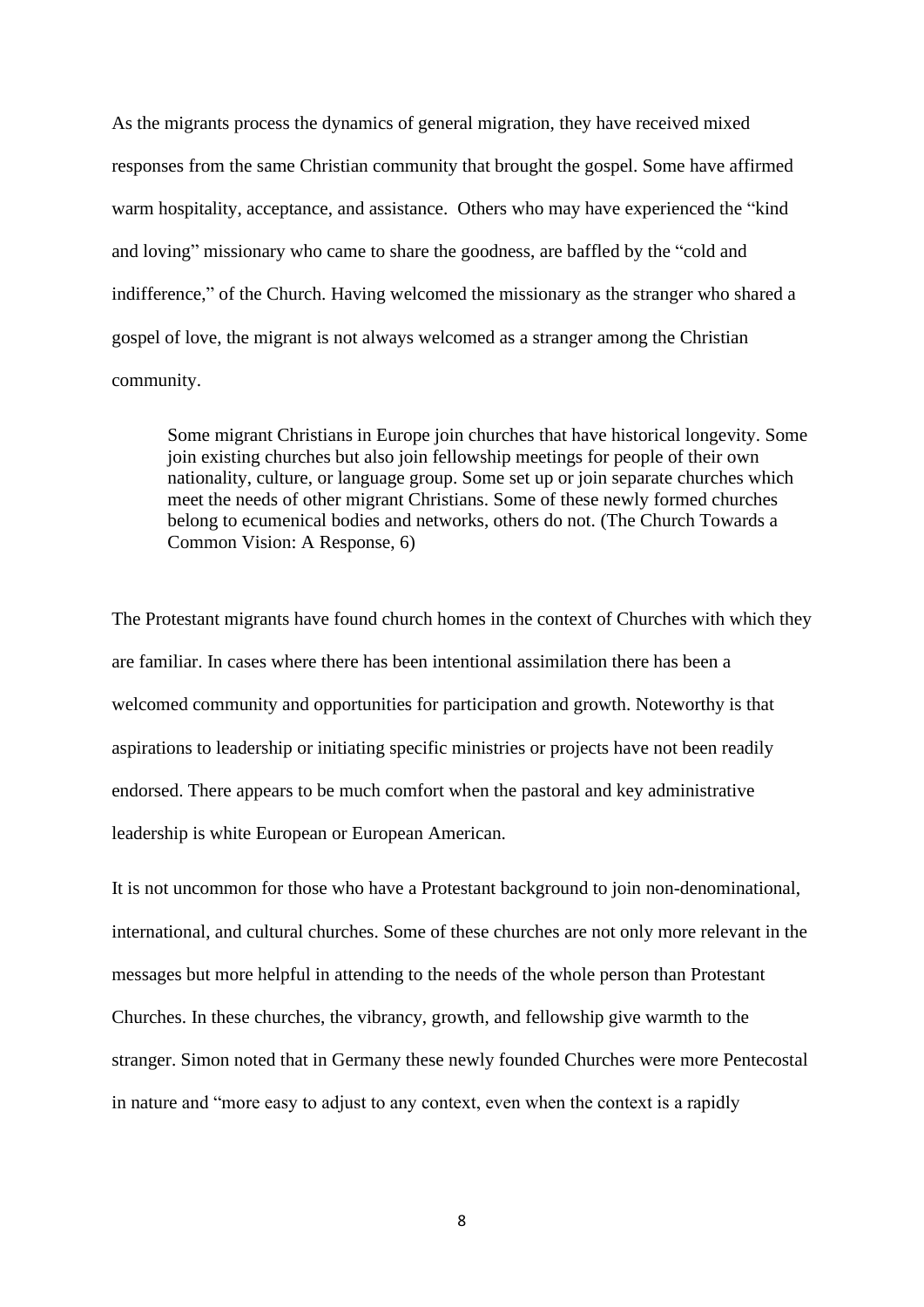changing one." (Simon, 54) Migrants have found the multi-language to be helpful and to worship especially when they can do so in their mother tongue.

Could it be that the Protestant community is more willing to fight fiercely to preserve "the territorial nature" of the Church than have diversity? While the unsuccessful "mission in reverse" must be noted, organizations like the Lausanne movement with less historic baggage are less restricted in forming a more global and inclusive work. But migrant Protestants would rather be part of an expression faith that they know while retaining their cultural and spiritual identities, values, and practices. They want to be welcomed strangers. This is a complexity.

### *What good is Faith?*

There is no dearth of theories, theologies, or ecclesiastical models as a guide to being the Church together. The practice is lagging. I wish to suggest that as a Church that has taken initiative in crossing racial borders, that the Moravian Church, a historic Protestant Church, can be a model of faith by works. The result of going into the world is that Europe represents Having been the home of migrant communities, for more than fifty years, the Moravian Church continues to a place of faith to those who have made Europe their home. It is not a perfect space but has been vulnerable as it facilitates a visible unity. This is affirmed in the responses received from Moravian leaders on the work in the European Continental Provinces and specifically the Netherlands and the British Province, specifically England. I will conclude optimistically but cautiously preview the new work in Geneva Moravian Fellowship Switzerland and the lessons are that being learnt.

## **NETHERLANDS/GREAT BRITAIN**

1. **How many churches have migrant (non-European origin) members?**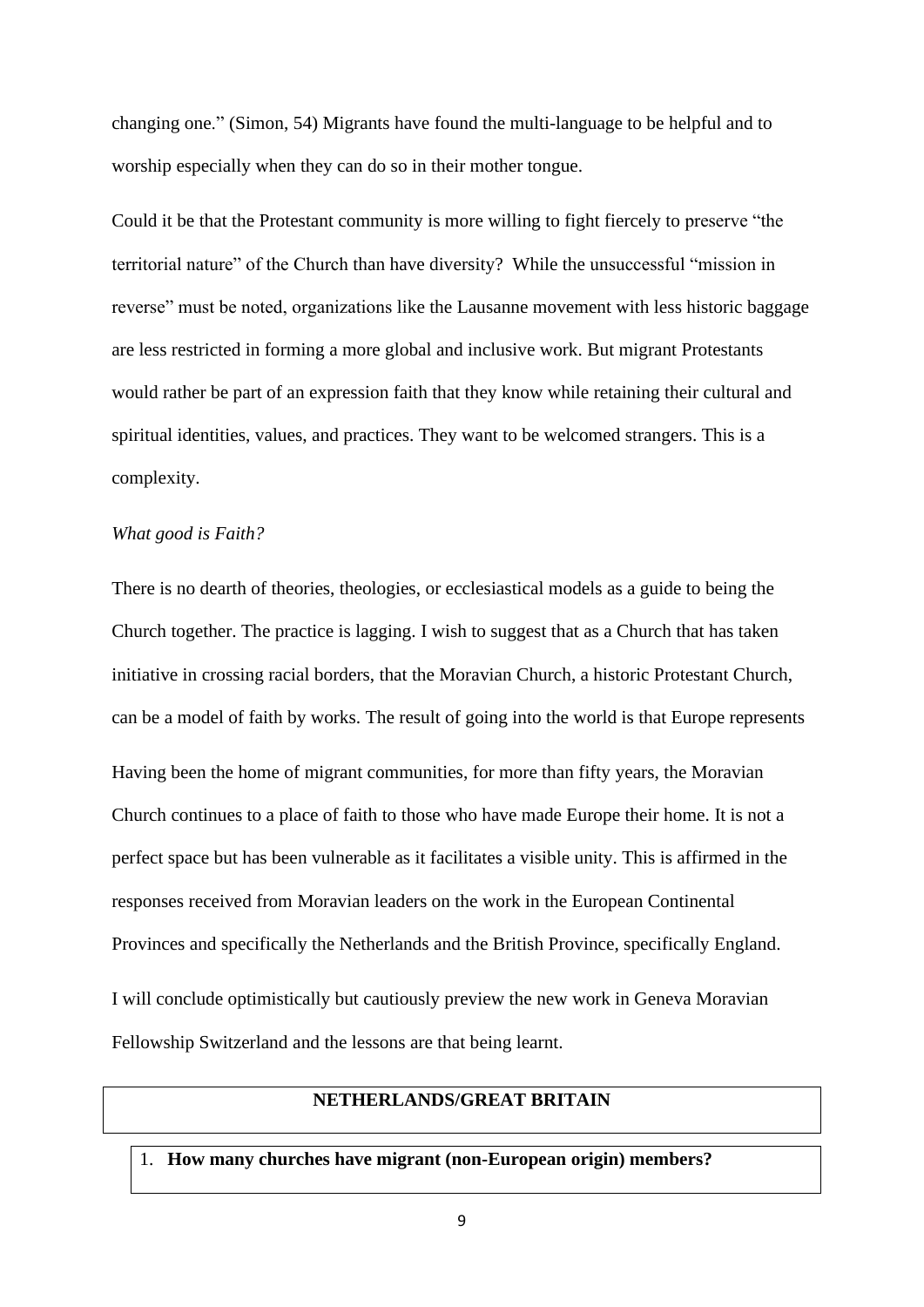\*All Dutch congregations of the Moravian Church have members from non-European origin. In Zeist it is a minority. All the other congregations are predominantly migrant congregations.

\*\*There are six (6) Churches where there are members. Four are in London and two in Birmingham. These are cities with migrant communities.

\*\*\* We have 30 congregations in the British Province, made up of 25 in England and 5 in Northern Ireland. Northern Ireland is nearly fully Caucasian (Ulster Scots /Irish). In England, nearly there are six with a diverse make up and a further six that have migrant members but not a diverse membership.

# 2. **Where are the migrants predominantly from?**

\*More or less all of the migrant members are from Suriname.

\*\*They are predominantly from the Eastern Caribbean. Each Church has clusters of Caribbean connection. For example, Hornsey-Antigua, Harold Road-Jamaica, and Fetta Lane-Barbados.

\*\*\* The Caribbean, predominantly Jamaica, St Kitts & Nevis & Antigua

# 3. **Are the migrants first or second generation?**

\*At this moment we have still first generation, but also second and third generation. But the members who are the most influential in the congregations are those of the first generation. The most of them of high age. This is one of our problems in reaching younger people.

**\*\*** 85% of the population is first generation. The second generation attends in very small measure.

**\*\*\*** First generation

# 4. **Do you have a period when the migrations started i.e., 1980s/1970s?**

\*The first were students coming from Suriname and settling in Amsterdam and Zeist un the early 60s. Later the big immigration came in the 70s/80s. A third (smaller) group came during the civil war in the  $80s/90s$  of the  $20<sup>th</sup>$  century.

**\*\***Migration from the Caribbean started increased from the 1960s when migrants came to assist with the rebuilding of Great Britain.

\*\*\* Beginning from the 1950s

# 5. **How would you describe the integration?**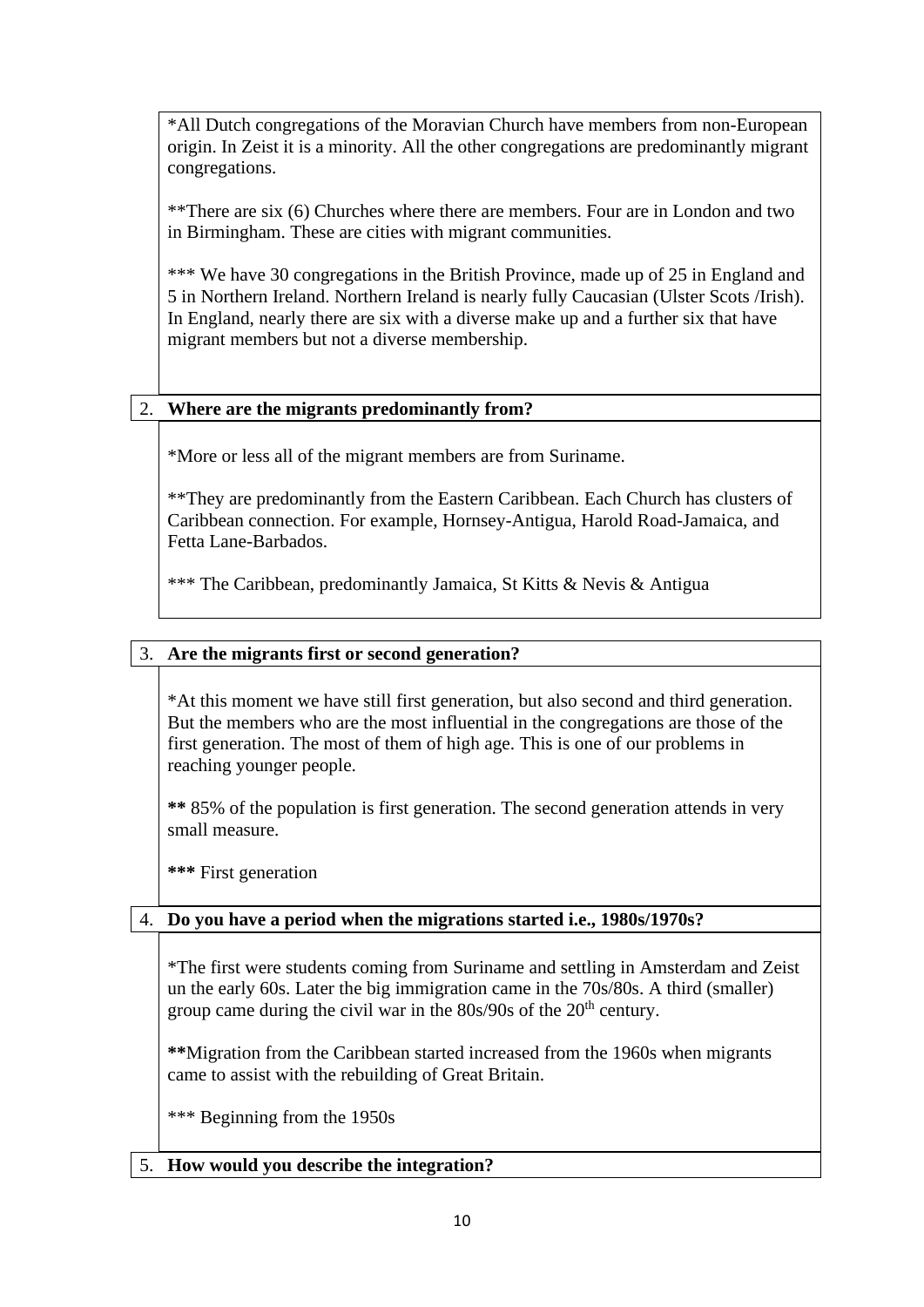\*There is the question of language (All Surinamese people speak Dutch). That is an advantage when it comes to integration. But there are also experiences of prejudice, racism, exclusion that are obstacles in the process of integrations, and there are different values in the Surinamese culture and the Dutch.

\*\*It has been found that when Blacks join Churches that there is a "white flight," that is a moving away from the Church and the community. The Churches are not generally well integrated.

Black members do well with white leadership. And generally black-led churches are black with no or few whites.

In Ireland a black Pastor, pastors two predominantly white churches.

\*\*\* It is dependent on location. Many of our congregations are in rural areas, whereas when migrations started, congregations were strengthened in City centres and are more integrated. We have three congregations (Hornsey, Harold Road, & Fetter Land) where there had historically been churches, but numbers were dwindling and were revived by the arrival and ministry of the Windrush generation. In Birmingham and Leicester there was no Moravian work until it was started by ministers who had served in the Caribbean and newly arrived Moravians from Jamaica and Antigua. The congregation in Birmingham entered an ecumenical partnership in 2014 with a Methodist congregation which is predominated Caucasian. Due to urban growth and relocation, Leicester and Birmingham congregations are in locations where Caribbean, and the white population have left the areas and residents are mainly South Asian. It will be interesting to see if growth and evangelism are possible among these communities.

\*Johannes Welschen (Netherlands), Provincial Board, EC Province \*\* Levingston Thompson (Ireland), Provincial Board, British Province \*\*\*Roberta Hoey, Chair, Provincial Board, British Province

## **Geneva Moravian Fellowship**

In the Geneva, Switzerland context of a global community, the Geneva Moravian Fellowship

was launched in December 2019. It is a fellowship connected with the Moravian Church in

Switzerland and the European continental Province. The fellowship has a global and

ecumenical audience with in-person from more than twenty countries. The on-line connection

is a robust group spanning every continent. As a representation of the hope of Christ, this is

the fellowship is a living faith for those who have come to study, work, and live in

Switzerland. There is: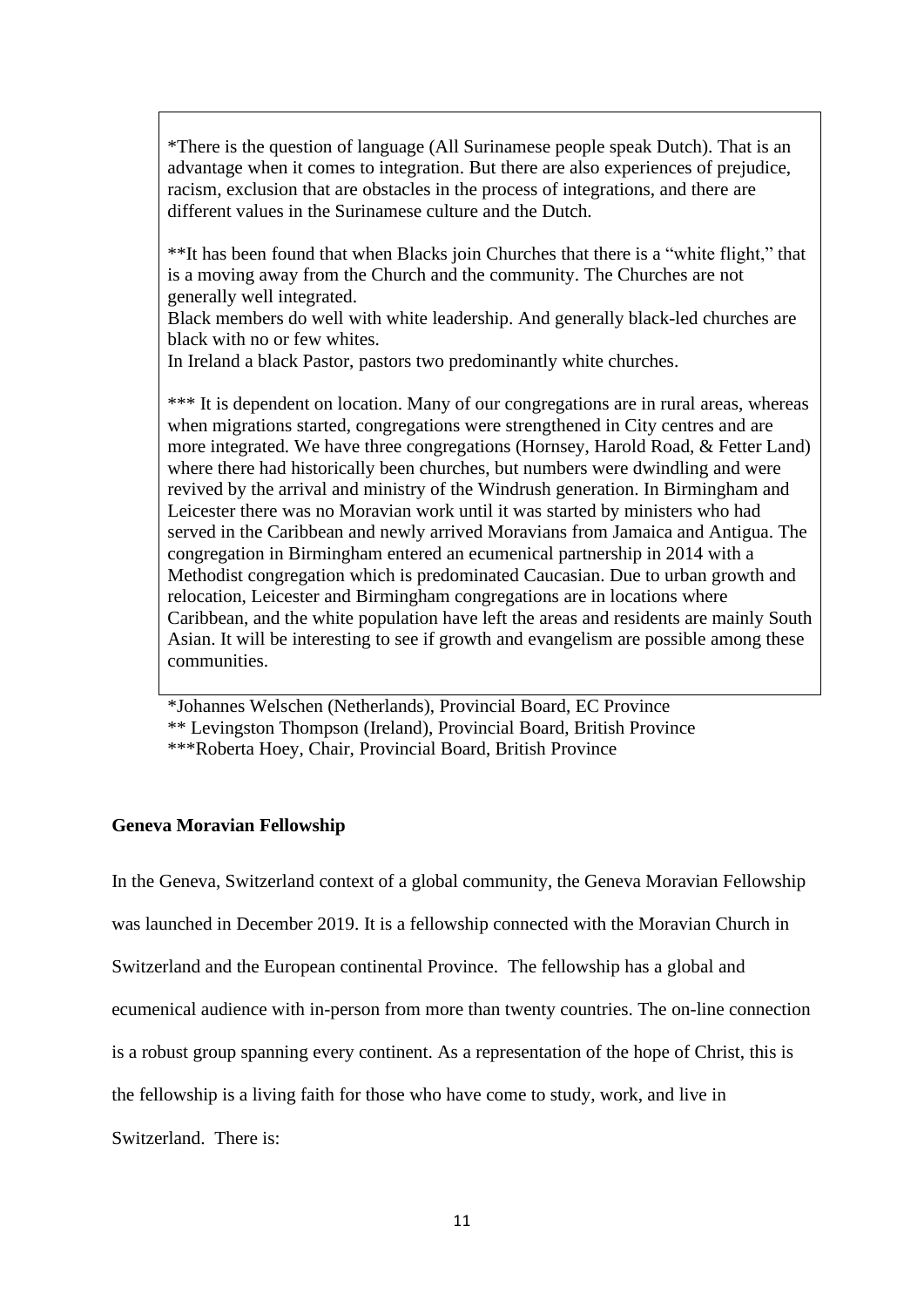- 1. Identity. There is a familiarity with the traditional form of worship because they have been part of the older churches.
- 2. Acceptance. Although denominations differ there is a similarity in history and present struggle. Generally, the need is not money nor any personal aid but the need to be accepted and to be yourself.
- 3. Family. With many attendees being away from close relatives the fellowship has become a Fellowship. Birthday, marriages anniversaries, promotions and milestones are often celebrations. Concerns and burdens are equally shared.
- 4. Worship and Word. There is simplicity of worship and focus on Bible teachings. This eliminates the trappings of ecclesiastical traditions and focuses on the Word of God.
- 5. Global prayer. The Ministries connects virtually through global prayer. Where there are disasters and concerns in the world there is meeting for prayer.
- 6. Pastoral care. Some who have attended other Protestant Churches have said that you remain a visitor for many years. Conversely, they sense a pastoral care that remains connected outside of the worship space.
- 7. Global mission. Through this network there is outreach to mission e.g., long-term to Myanmar, Albania, short term to St Vincent in the time of disaster.

### **Conclusion**

When Bishop John Gatu of the Presbyterian Church of East Africa, in 1971 proclaimed 'Missionaries go home!' it was a call for the indigenous leaders to be free to assume greater responsibility for their work. However, as migrants have been now joined the missionaries in Europe, this has forged a rethinking of global and intercultural missions. Beyond sharing rental of space, the Protestant Church has the great opportunity to positively engage the complexities of migrant Christianity and show respect to fellow brothers and sisters in Christ. This widening of the missionary mandate to Go into all the world, presents a time for healing, restoring and visibly unity the body of Christ.

## **FOR FURTHER READING**

Lamport, Mark A. editor Vol 1 and 2" in *Encyclopedia of Christianity in the Global South*, New York: Rowman &Littlefield, USA 2018.